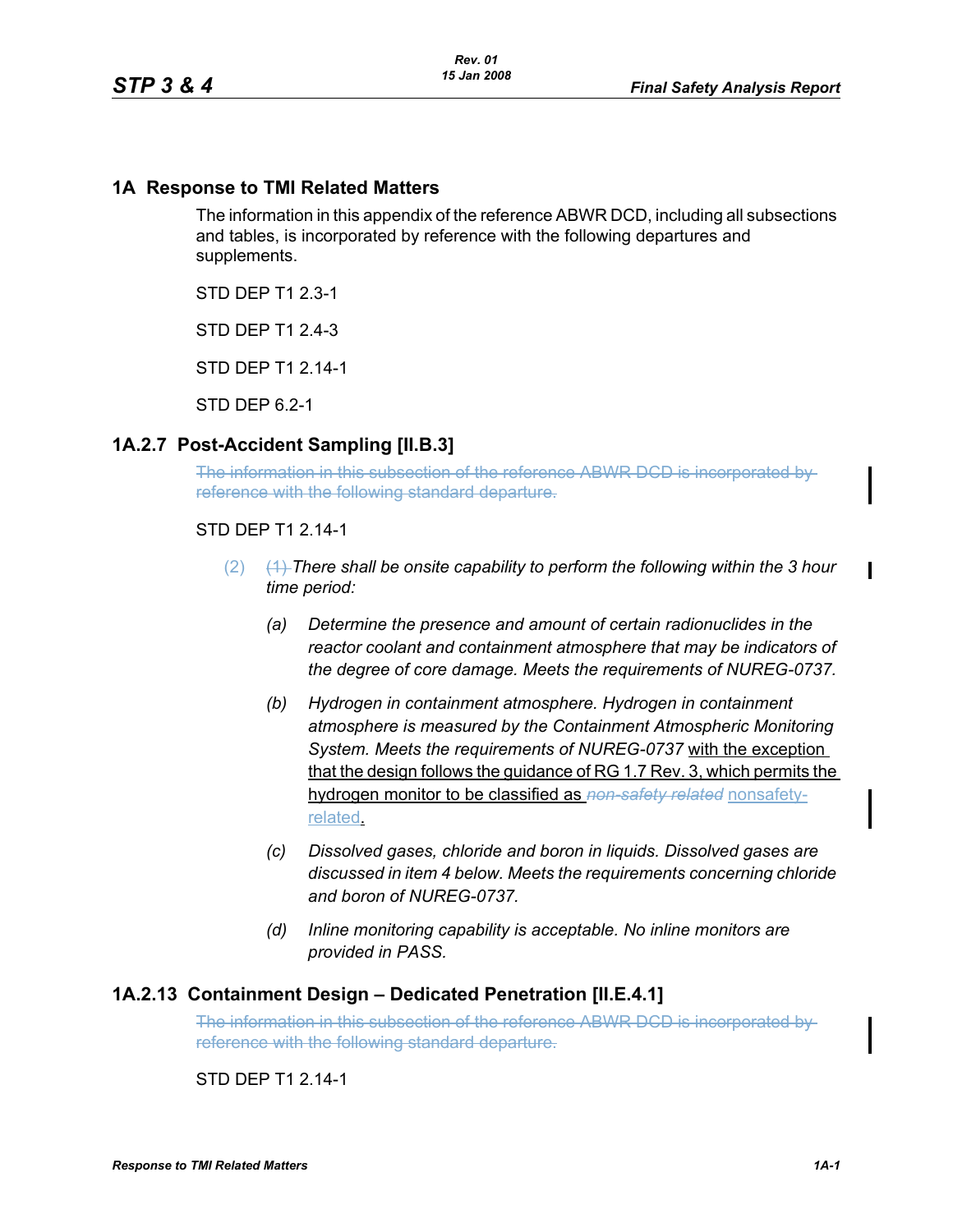#### *Response*

*A Flammability Control System is provided to control the concentration of oxygen in the primary containment. The FCS utilizes two permanently installed recombiners located in the secondary containment. The FCS is operable in the event of a single active failure. The FCS is described in Subsection 6.2.5.*

The Flammability Control System, including the recombiners, has been deleted from the ABWR design as described in Subsection 6.2.5. Accordingly, no penetrations are required for the recombiners.

## **1A.2.14 Containment Design—Isolation Dependability [II.E.4.2]**

The information in this subsection of the reference ABWR DCD is incorporated by reference with the following standard departure.

#### STD DEP 6.2-1

#### *Response*

(6) *All ABWR containment purge valves meet the criteria provided in BTP CSB 6-4. The main 550A* 500 mm *purge valves are fail-closed and are maintained closed through power operation as defined in the plant technical specifications. All purge and vent valves are remote pneumatically-operated, fail closed and receive containment isolation signals. Certain vent valves can be opened manually in the presence of an isolation signal, to permit venting through the SGTS*.

### **1A.2.17 Instruments for Monitoring Accident Conditions [II.F-3]**

The information in this subsection of the reference ABWR DCD is incorporated by reference with the following standard departure.

#### STD DFP T1 2 14-1

#### *Response*

*The ABWR Standard Plant is designed in accordance with Regulatory Guide 1.97,* Rev. 3. *A detailed assessment of the Regulatory Guide, including the list of instruments, is found in Section 7.5*. The hydrogen and oxygen monitors are declassified to non-safety related nonsafety-related, as permitted by Regulatory Guide 1.7, Rev. 3.

### <span id="page-1-0"></span>**1A.2.23 Modify Break-Detection Logic to Prevent Spurious Isolation of HPCI and RCIC Systems [II.K.3(15)]**

The information in this subsection of the reference ABWR DCD is replaced in its entirety with the following standard departure.

STD DEP T1 2.4-3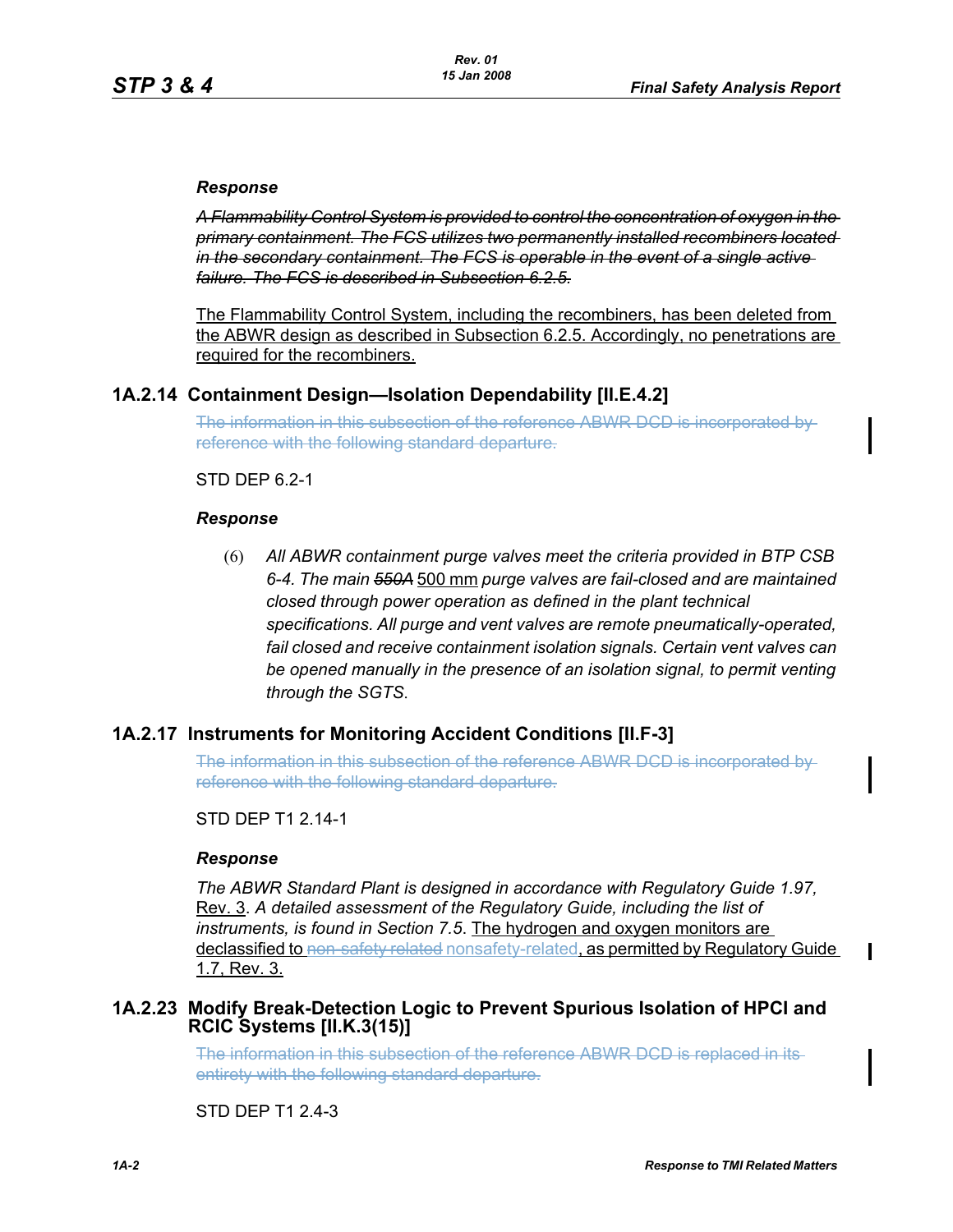#### *Response*

*The ABWR design utilizes the motor-driven HPCF System rather than the turbinedriven HPCI System for high pressure inventory maintenance. Therefore, this position is only applicable to the turbine-driven RCIC System.*

The STP ABWR design for the RCIC System utilizes a flow control system that is an integral part of the pump and turbine. Pump discharge passes through a venturi. The pressure differential between the venturi inlet and throat work together with a balance piston and spring to control the steam flow to the turbine, which in turn adjusts the pump speed and flow.

This is an improvement relative to existing BWR plant designs in which flow control is performed external to the pump and turbine, where flow is measured in a flow element and evaluated in a flow controller to generate an electrical signal to an electro-hydraulic flow control valve to signal a servo to adjust the position of the control valve.

*See Subsection 1A.3.8 for COL license information requirements.*

### **1A.2.34 Primary Coolant Sources Outside Containment Structure [III.D.1.1(1)]**

The information in this subsection of the reference ABWR DCD is incorporated by reference with the following standard departures.

STD DEP T1 2.3-1

**STD DEP T1 2 14 1 2.14-1 (Below in Response)** 

#### *Response*

*Leak reduction measures of the ABWR Standard Plant include a number of barriers to containment leakage in the closed systems outside the containment. These closed systems include:*

- *(1) Residual Heat Removal (8) Post-Accident Sampling*
- *(2) High Pressure Core Flooder Monitoring (9) Process Sampling*
- 
- 
- *(5) Suppression Pool Cleanup (12) Hydrogen Recombiner*
- 
- *(7) Fuel Pool Cooling and Cleanup*
- 
- 
- *(3) Low Pressure Core Flooder (10) Containment Atmospheric Monitoring*
- *(4) Reactor Core Isolation Cooling (11) Fission Product Monitor (Part of LDS)*
	-
- *(6) Reactor Water Cleanup (12) Standby Gas Treatment*

STD DEP T1 2.3-1

*Leakage within and outside the primary containment are continuously monitored by the Leak Detection and Isolation System (LDS) for breach in the integrity of the containment. Upon detection of a leakage parameter, the LDS will automatically initiate the necessary control functions to isolate the source of the break and alerts the*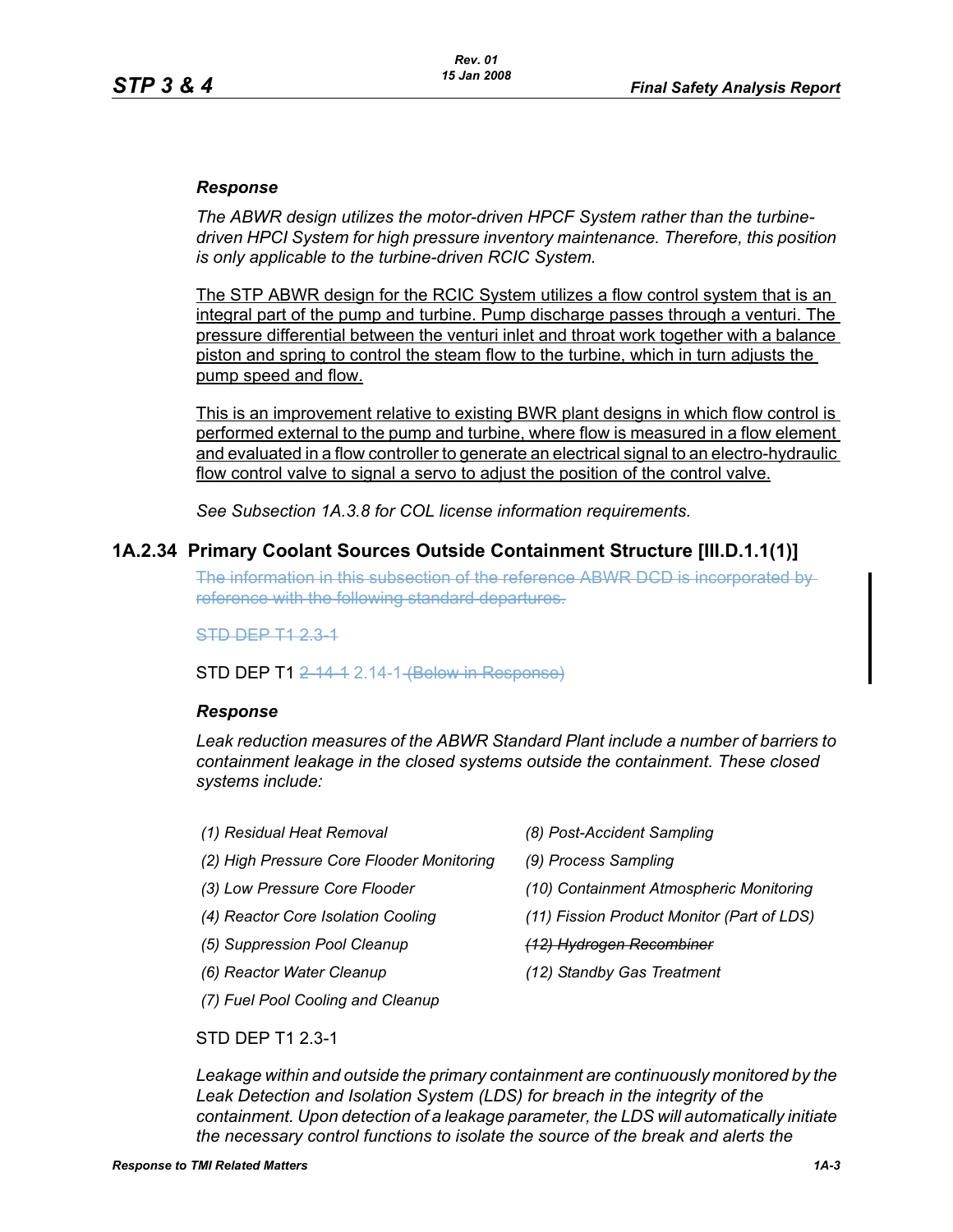*operator for corrective action. The MSL tunnel area is monitored for high radiation levels and for high ambient temperatures that are indicative of steam leakage. The Turbine Building is also monitored for high area ambient temperatures for MSL leakage. The resulting action causes isolation of the MSIVs and subsequent shutdown of the reactor.*

## **1A.3 COL License Information**

## **1A.3.1 Emergency Procedures and Emergency Procedures Training Program**

The information in this subsection of the reference ABWR DCD is replaced in its entirety with the following site-specific supplemental information, which addresses COL License Information Item 1.5.

Emergency procedures based on the emergency procedures guidelines will be developed and implemented prior to fuel loading (Subsection 1A.2.1). The Emergency procedures will be developed consistent with ABWR Licensing Topical Report NEDO-33297, "Advanced Boiling Water Reactor (ABWR) Procedures Development Plan," dated January  $49, 2007$ . (COM 1A-1)

Emergency Procedures Training is included in the operations training program discussed in Section 13.2.

### **1A.3.2 Review and Modify Procedures for Removing Safety-Related Systems from Service**

The information in this subsection of the reference ABWR DCD is incorporated by reference with the following site-specific supplement, which addresses COL License Information Item 1.6.

Administrative procedures will be developed by the licensee prior to fuel load directing that approval be required for the performance of surveillance tests and maintenance for safety- related systems, including equipment removal from service and return to service to assure the operability status is known. These procedures will be developed consistent with the plant operating procedure development plan which was provided to the NRC in ABWR Licensing Topical Report NEDO-33297, "Advanced Boiling Water Reactor (ABWR) Procedures Development Plan," dated January 19, 2007. (COM 1A-2)

### **1A.3.3 In-Plant Radiation Monitoring**

The information in this subsection of the reference ABWR DCD is incorporated by reference with the following site-specific supplement, which addresses COL License Information Item 1.7.

Equipment, training, and procedures necessary to accurately determine the presence of airborne radioiodine in areas within the plant where plant personnel may be present during an accident will be developed prior to fuel loading, consistent with ABWR Licensing Topical Report NEDO-33297 "Advanced Boiling Water Reactor Procedures Development Plan," dated January 19, 2007. The equipment will be specified and the П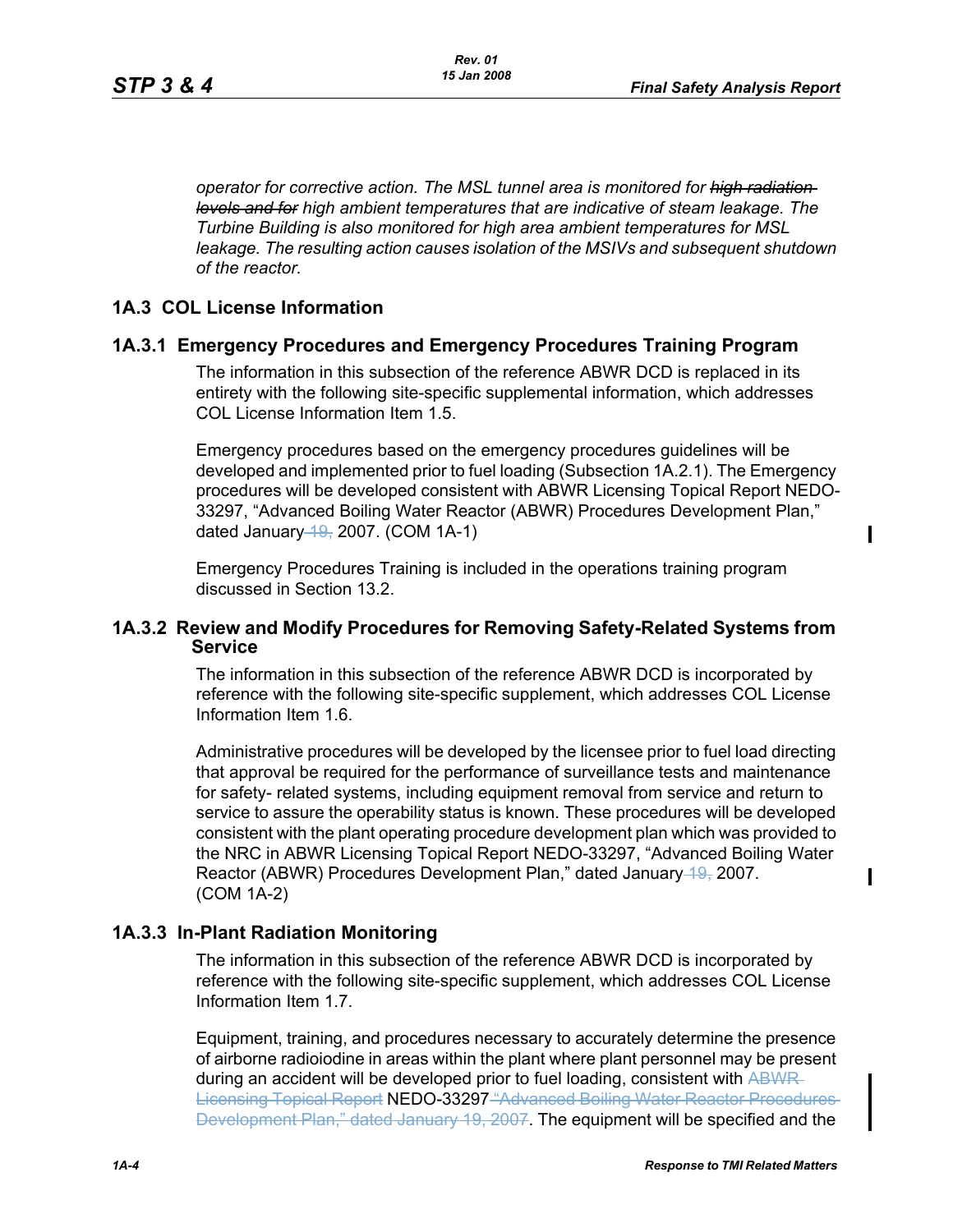training and procedures developed consistent with FSAR Section 12.3, Radiation Protection Design Features. (COM 1A-3)

#### **1A.3.4 Reporting Failures of Reactor System Relief Valves**

The information in this subsection of the reference ABWR DCD is incorporated by reference with the following site-specific supplement, which addresses COL License Information Item 1.8.

Administrative procedures will be developed by the licensee prior to fuel load directing that failures of reactor system relief valves be reported in the licensee's annual report to the NRC. These procedures will be developed consistent with the plant operating procedure development plan which was provided to the NRC in ABWR Licensing Topical Report NEDO-33297, "Advanced Boiling Water Reactor (ABWR) Procedures Development Plan," dated January 19, 2007. (COM 1A-4)

#### **1A.3.5 Report on ECCS Outages**

The information in this subsection of the reference ABWR DCD is incorporated by reference with the following site-specific supplement, which addresses COL License Information Item 1.9.

Administrative procedures will be developed by the licensee prior to fuel load directing that instances of ECCS unavailability because of component failure, maintenance outage (both forced or planned), or testing, shall be collected and be reported to the NRC annually. Such reports may consist of the performance indicator report for mitigating systems periodically provided to the NRC as part of the Reactor Oversight Process. These procedures will be developed consistent with the plant operating procedure development plan which was provided to the NRC in ABWR Licensing-Topical Report NEDO-33297, "Advanced Boiling Water Reactor (ABWR) Procedures Development Plan," dated January 19, 2007. (COM 1A-5)

## **1A.3.6 Procedure for Reactor Venting**

The information in this subsection of the reference ABWR DCD is incorporated by reference with the following site-specific supplement, which addresses COL License Information Item 1.10.

Emergency Procedure Guidelines (EPGs) have been written for the ABWR which are applicable to STP 3 & 4. The ABWR EPGs are contained in Appendix 18A. These EPGs are developed based upon the U.S. BWR Owner's Group Emergency Procedure Guidelines, Revision 4, which have been approved by the NRC.

The ABWR EPGs contain RPV Control Guidelines, which contain operator guidance for use of the reactor vents that implement the resolution to TMI Action Plan Item II.B.1. The resolution of II.B.1 is located in subsection 1A.2.5. The RPV Control Guidelines contain a description of the system-based entry conditions and operator actions.

The operator procedures required by COL License Information Item 1.10 will be developed using the ABWR EPGs prior to fuel loading. These procedures will be